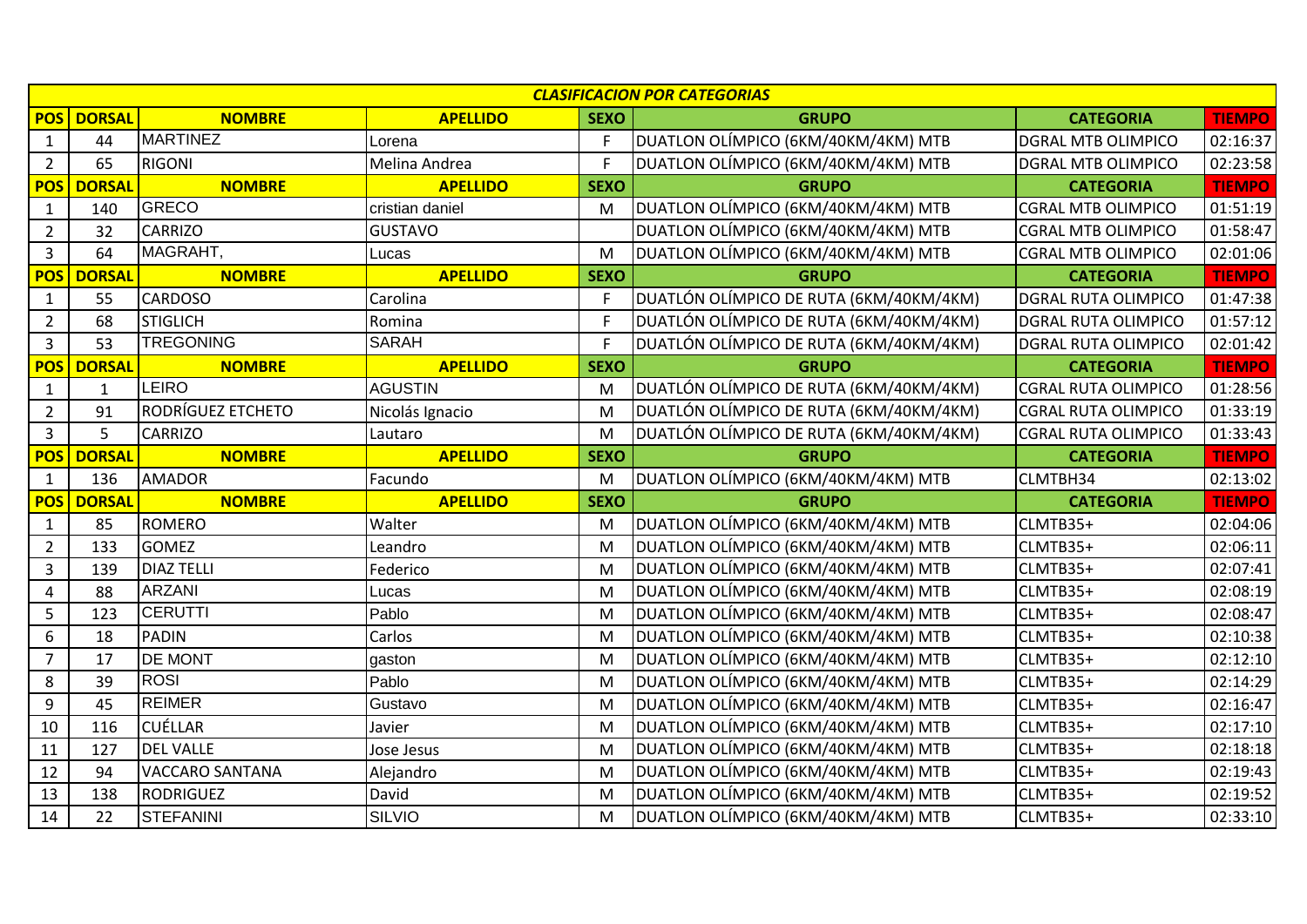| 15             | 119           | <b>PAIVA</b>           | Miguel                | M           | DUATLÓN OLÍMPICO DE RUTA (6KM/40KM/4KM) | CLMTB35+         | 02:38:41      |
|----------------|---------------|------------------------|-----------------------|-------------|-----------------------------------------|------------------|---------------|
| 16             | 134           | <b>CASTOLDI</b>        | Danilo                | M           | DUATLÓN OLÍMPICO DE RUTA (6KM/40KM/4KM) | CLMTB35+         | 02:38:42      |
|                | 125           | <b>CANIS</b>           | Emi                   | M           | DUATLON OLÍMPICO (6KM/40KM/4KM) MTB     | CLMTB35+         | #N/D          |
| <b>POS</b>     | <b>DORSAL</b> | <b>NOMBRE</b>          | <b>APELLIDO</b>       | <b>SEXO</b> | <b>GRUPO</b>                            | <b>CATEGORIA</b> | <b>TIEMPO</b> |
| $\mathbf{1}$   | 104           | <b>CUENCA</b>          | <b>LUCIANO</b>        | M           | DUATLÓN OLÍMPICO DE RUTA (6KM/40KM/4KM) | <b>CLR18-24</b>  | 01:36:30      |
| $2^{\circ}$    | 117           | <b>BENSONI</b>         | Juan Manuel           | M           | DUATLÓN OLÍMPICO DE RUTA (6KM/40KM/4KM) | <b>CLR18-24</b>  | 01:49:00      |
| 3              | 121           | <b>CERUTTI</b>         | Stefano               | M           | DUATLÓN OLÍMPICO DE RUTA (6KM/40KM/4KM) | <b>CLR18-24</b>  | 02:02:55      |
| $\mathbf{1}$   | 130           | <b>DIMAIO</b>          | Agustin               | M           | DUATLÓN OLÍMPICO DE RUTA (6KM/40KM/4KM) | <b>CLR18-24</b>  | 02:23:42      |
| <b>POS</b>     | <b>DORSAL</b> | <b>NOMBRE</b>          | <b>APELLIDO</b>       | <b>SEXO</b> | <b>GRUPO</b>                            | <b>CATEGORIA</b> | <b>TIEMPO</b> |
| $\mathbf{1}$   | 135           | <b>GARAT</b>           | Arantxa               | F.          | DUATLÓN OLÍMPICO DE RUTA (6KM/40KM/4KM) | <b>DLR25-29</b>  | 02:03:20      |
| $2^{\circ}$    | 62            | <b>GOMEZ</b>           | Gabriela Ayelen       | F           | DUATLÓN OLÍMPICO DE RUTA (6KM/40KM/4KM) | <b>DLR25-29</b>  | 02:11:32      |
| <b>POS</b>     | <b>DORSAL</b> | <b>NOMBRE</b>          | <b>APELLIDO</b>       | <b>SEXO</b> | <b>GRUPO</b>                            | <b>CATEGORIA</b> | <b>TIEMPO</b> |
| $\mathbf{1}$   | 49            | <b>DURÉ</b>            | Tomás Robin           | M           | DUATLÓN OLÍMPICO DE RUTA (6KM/40KM/4KM) | <b>CLR25-29</b>  | 01:39:25      |
| $2^{\circ}$    | 113           | <b>TEJADA</b>          | <b>FRANCO</b>         | M           | DUATLÓN OLÍMPICO DE RUTA (6KM/40KM/4KM) | <b>CLR25-29</b>  | 01:39:37      |
| $\overline{3}$ | 27            | CASTIÑEIRAS WOROSZCZUK | <b>Nicolas Andres</b> | M           | DUATLÓN OLÍMPICO DE RUTA (6KM/40KM/4KM) | <b>CLR25-29</b>  | 01:40:47      |
| 4              | 114           | <b>ESPINDOLA</b>       | <b>JULIAN</b>         | M           | DUATLÓN OLÍMPICO DE RUTA (6KM/40KM/4KM) | <b>CLR25-29</b>  | 01:42:40      |
| 5              | 112           | <b>SALVAREZZA</b>      | Nahuel                | M           | DUATLÓN OLÍMPICO DE RUTA (6KM/40KM/4KM) | <b>CLR25-29</b>  | 01:48:21      |
| 6              | 51            | <b>ZACARIAS</b>        | <b>Matias</b>         | M           | DUATLÓN OLÍMPICO DE RUTA (6KM/40KM/4KM) | <b>CLR25-29</b>  | 01:51:09      |
| $\overline{7}$ | 34            | GONZALEZ               | Matías                | M           | DUATLÓN OLÍMPICO DE RUTA (6KM/40KM/4KM) | <b>CLR25-29</b>  | 01:54:51      |
| <b>POS</b>     | <b>DORSAL</b> | <b>NOMBRE</b>          | <b>APELLIDO</b>       | <b>SEXO</b> | <b>GRUPO</b>                            | <b>CATEGORIA</b> | <b>TIEMPO</b> |
| $\mathbf{1}$   | 110           | <b>BITSCHIN</b>        | Joaquin               | M           | DUATLÓN OLÍMPICO DE RUTA (6KM/40KM/4KM) | CLR30-34         | 01:40:31      |
| $2^{\circ}$    | 13            | <b>DIAZ</b>            | <b>VICTOR</b>         | M           | DUATLÓN OLÍMPICO DE RUTA (6KM/40KM/4KM) | CLR30-34         | 01:42:37      |
| $\overline{3}$ | 99            | ZAPICO                 | Maximiliano           | M           | DUATLÓN OLÍMPICO DE RUTA (6KM/40KM/4KM) | CLR30-34         | 01:42:47      |
| 4              | 29            | <b>BARBIERI</b>        | Ignacio               | M           | DUATLÓN OLÍMPICO DE RUTA (6KM/40KM/4KM) | CLR30-34         | 01:44:54      |
| 5              | 28            | <b>BIANCO</b>          | Orlando               | M           | DUATLÓN OLÍMPICO DE RUTA (6KM/40KM/4KM) | CLR30-34         | 01:47:15      |
| 6              | 24            | <b>CARACCIOLO</b>      | Julian                | M           | DUATLÓN OLÍMPICO DE RUTA (6KM/40KM/4KM) | CLR30-34         | 01:53:54      |
| $\overline{7}$ | 36            | <b>MINCHAN</b>         | Sebastian             | M           | DUATLÓN OLÍMPICO DE RUTA (6KM/40KM/4KM) | CLR30-34         | 01:57:21      |
| 8              | 79            | <b>KIPPES</b>          | Maximiliano           | M           | DUATLÓN OLÍMPICO DE RUTA (6KM/40KM/4KM) | CLR30-34         | 01:58:00      |
| 9              | 128           | <b>BONINO</b>          | Victor                | M           | DUATLÓN OLÍMPICO DE RUTA (6KM/40KM/4KM) | <b>CLR30-34</b>  | 02:02:46      |
| 10             | 70            | <b>GARCIA BELLA</b>    | Juan Pablo            | M           | DUATLÓN OLÍMPICO DE RUTA (6KM/40KM/4KM) | CLR30-34         | 02:09:48      |
|                | 337           | <b>DOMINGUEZ</b>       | Miguel                | M           | DUATLÓN SPRINT DE RUTA (4KM/20KM/2KM)   | CLR30-34         | #N/D          |
| <b>POS</b>     | <b>DORSAL</b> | <b>NOMBRE</b>          | <b>APELLIDO</b>       | <b>SEXO</b> | <b>GRUPO</b>                            | <b>CATEGORIA</b> | <b>TIEMPO</b> |
| $\mathbf{1}$   | 63            | YACOBI                 | Diego                 | M           | DUATLÓN OLÍMPICO DE RUTA (6KM/40KM/4KM) | <b>CLR35-39</b>  | 01:39:14      |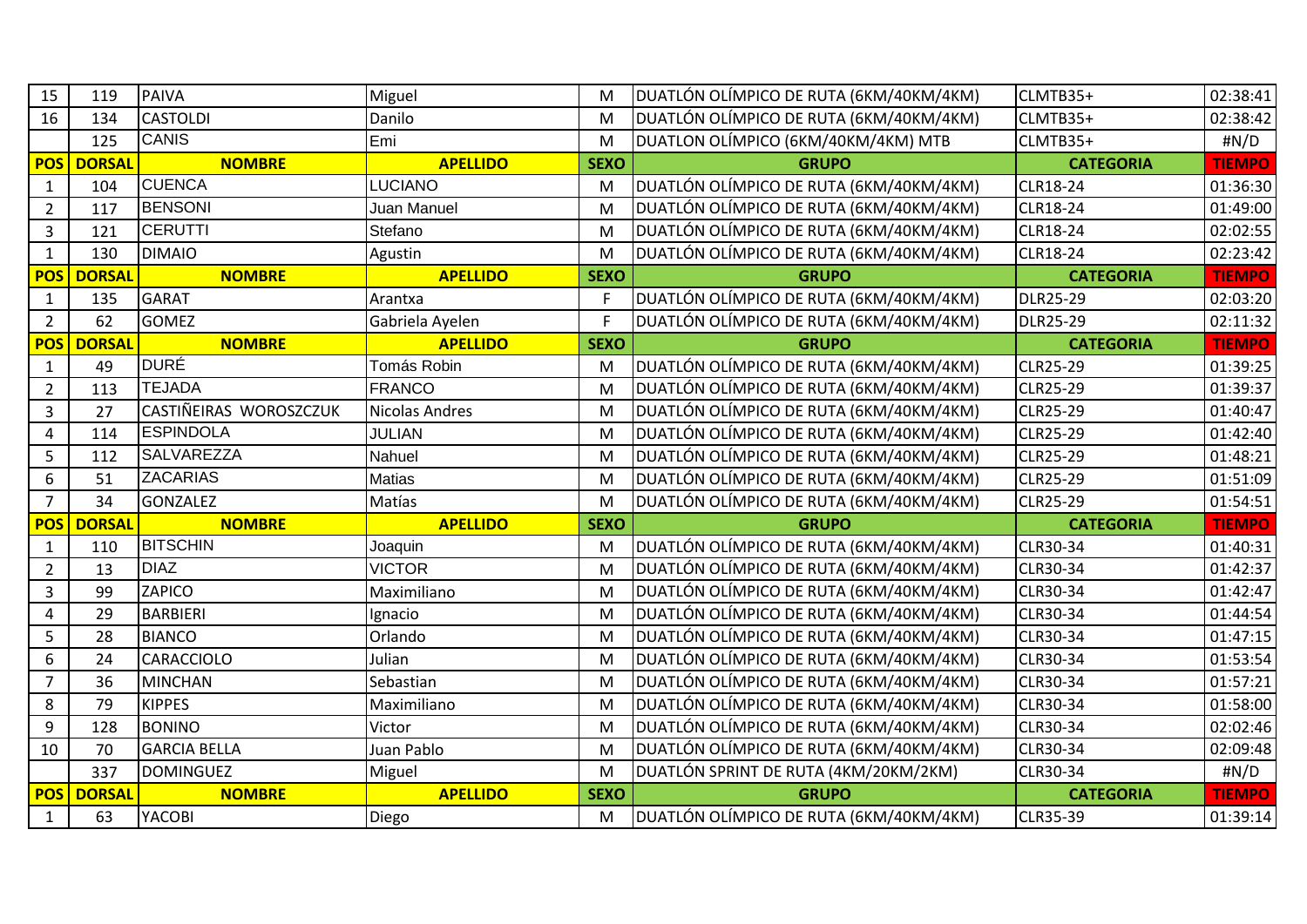| $2^{\circ}$    | 103           | <b>ESPINDOLA</b>     | <b>MARCOS</b>    | M              | DUATLÓN OLÍMPICO DE RUTA (6KM/40KM/4KM) | <b>CLR35-39</b>  | 01:39:25                  |
|----------------|---------------|----------------------|------------------|----------------|-----------------------------------------|------------------|---------------------------|
| $\overline{3}$ | 52            | <b>VAZQUEZ</b>       | <b>LUCHO</b>     | M              | DUATLÓN OLÍMPICO DE RUTA (6KM/40KM/4KM) | CLR35-39         | 01:39:42                  |
| $\overline{4}$ | 35            | <b>MALVESTITI</b>    | Santiago         | M              | DUATLÓN OLÍMPICO DE RUTA (6KM/40KM/4KM) | <b>CLR35-39</b>  | 01:40:35                  |
| 5              | 333           | leguizamon           | lucas            | M              | DUATLÓN OLÍMPICO DE RUTA (6KM/40KM/4KM) | <b>CLR35-39</b>  | 01:42:00                  |
| 6              | 69            | <b>STIGLICH</b>      | Lucas            | M              | DUATLÓN OLÍMPICO DE RUTA (6KM/40KM/4KM) | <b>CLR35-39</b>  | 01:43:21                  |
| $\overline{7}$ | 11            | <b>ARIAS</b>         | <b>SEBASTIAN</b> | M              | DUATLÓN OLÍMPICO DE RUTA (6KM/40KM/4KM) | CLR35-39         | 01:45:20                  |
| 8              | 118           | <b>PRIETO</b>        | Alberto          | M              | DUATLÓN OLÍMPICO DE RUTA (6KM/40KM/4KM) | CLR35-39         | 01:47:14                  |
| 9              | 33            | <b>STRANGIS</b>      | Pablo            | M              | DUATLÓN OLÍMPICO DE RUTA (6KM/40KM/4KM) | CLR35-39         | 01:47:19                  |
| 10             | 21            | <b>DIMONACO</b>      | facundo          | M              | DUATLÓN OLÍMPICO DE RUTA (6KM/40KM/4KM) | <b>CLR35-39</b>  | 01:48:40                  |
| 11             | 50            | <b>ROMASANTA</b>     | Pablo Gabriel    | M              | DUATLÓN OLÍMPICO DE RUTA (6KM/40KM/4KM) | <b>CLR35-39</b>  | 01:48:59                  |
| 12             | 42            | <b>OVIEDO</b>        | Norberto         | M              | DUATLÓN OLÍMPICO DE RUTA (6KM/40KM/4KM) | CLR35-39         | 01:49:30                  |
| 13             | 323           | <b>ORTEGA</b>        | <b>ANDRES</b>    | M              | DUATLÓN OLÍMPICO DE RUTA (6KM/40KM/4KM) | CLR35-39         | 01:49:59                  |
| 14             | 10            | <b>VILLACORTA</b>    | <b>MATIAS</b>    | M              | DUATLÓN OLÍMPICO DE RUTA (6KM/40KM/4KM) | <b>CLR35-39</b>  | 01:50:49                  |
| 15             | 83            | <b>DE LA SERNA</b>   | Jorge Facundo    | M              | DUATLÓN OLÍMPICO DE RUTA (6KM/40KM/4KM) | CLR35-39         | 01:50:58                  |
| 16             | 86            | <b>COLUSSI</b>       | <b>Bruno</b>     | M              | DUATLÓN OLÍMPICO DE RUTA (6KM/40KM/4KM) | <b>CLR35-39</b>  | 01:57:38                  |
| 17             | 54            | <b>PORTILLO</b>      | <b>MARIANO</b>   | M              | DUATLÓN OLÍMPICO DE RUTA (6KM/40KM/4KM) | <b>CLR35-39</b>  | 02:00:13                  |
| 18             | 48            | <b>BECCAR VARELA</b> | Juan Martín      | M              | DUATLÓN OLÍMPICO DE RUTA (6KM/40KM/4KM) | <b>CLR35-39</b>  | 02:06:21                  |
| 19             | 185           | <b>GIAMMANCO</b>     | Javier           | M              | DUATLÓN SPRINT DE RUTA (4KM/20KM/2KM)   | CLR35-39         | #N/D                      |
| <b>POS</b>     | <b>DORSAL</b> | <b>NOMBRE</b>        | <b>APELLIDO</b>  | <b>SEXO</b>    | <b>GRUPO</b>                            | <b>CATEGORIA</b> | <b>TIEMPO</b>             |
| $\mathbf{1}$   | 150           | <b>DERITA</b>        | Daiana           | F              | DUATLÓN OLÍMPICO DE RUTA (6KM/40KM/4KM) | <b>DLR40-44</b>  | 02:09:35                  |
| $\overline{2}$ | 61            | <b>KOGOVSEK</b>      | Sonia            | $\overline{F}$ | DUATLÓN OLÍMPICO DE RUTA (6KM/40KM/4KM) | <b>DLR40-44</b>  | 02:22:18                  |
| $\overline{3}$ | 59            | <b>BRAVO</b>         | Andrea           | $\mathsf{F}$   | DUATLÓN OLÍMPICO DE RUTA (6KM/40KM/4KM) |                  | 02:29:41                  |
| <b>POS</b>     | <b>DORSAL</b> |                      |                  |                |                                         | <b>DLR40-44</b>  |                           |
|                |               | <b>NOMBRE</b>        | <b>APELLIDO</b>  | <b>SEXO</b>    | <b>GRUPO</b>                            | <b>CATEGORIA</b> |                           |
| $\mathbf{1}$   | 102           | <b>ARKANIAN</b>      | Sebastian        | M              | DUATLÓN OLÍMPICO DE RUTA (6KM/40KM/4KM) | <b>CLR40-44</b>  | <b>TIEMPO</b><br>01:39:51 |
| $\overline{2}$ | 9             | <b>GUTIERREZ</b>     | Pablo            | M              | DUATLÓN OLÍMPICO DE RUTA (6KM/40KM/4KM) | CLR40-44         | 01:39:54                  |
| 3              | 30            | <b>GALIMANI</b>      | Ramiro           | M              | DUATLÓN OLÍMPICO DE RUTA (6KM/40KM/4KM) | CLR40-44         | 01:43:02                  |
| $\overline{4}$ | 124           | SALVAREZZA           | Alejandro        | M              | DUATLÓN OLÍMPICO DE RUTA (6KM/40KM/4KM) | CLR40-44         | 01:44:06                  |
| 5              | 84            | <b>CARRACEDO</b>     | Juan Pablo       | M              | DUATLÓN OLÍMPICO DE RUTA (6KM/40KM/4KM) | <b>CLR40-44</b>  | 01:47:50                  |
| 6              | 66            | <b>TENCA</b>         | Cirilo           | M              | DUATLÓN OLÍMPICO DE RUTA (6KM/40KM/4KM) | <b>CLR40-44</b>  | 01:48:57                  |
| $\overline{7}$ | 26            | <b>DI STABILE</b>    | Emiliano         | M              | DUATLÓN OLÍMPICO DE RUTA (6KM/40KM/4KM) | <b>CLR40-44</b>  | 01:49:25                  |
| 8              | 73            | <b>LUPARDO</b>       | Marcos           | M              | DUATLÓN OLÍMPICO DE RUTA (6KM/40KM/4KM) | <b>CLR40-44</b>  | 01:49:27                  |
| 9              | 145           | ROMERO               | Lucas Rafael     | M              | DUATLÓN OLÍMPICO DE RUTA (6KM/40KM/4KM) | <b>CLR40-44</b>  | 01:49:36                  |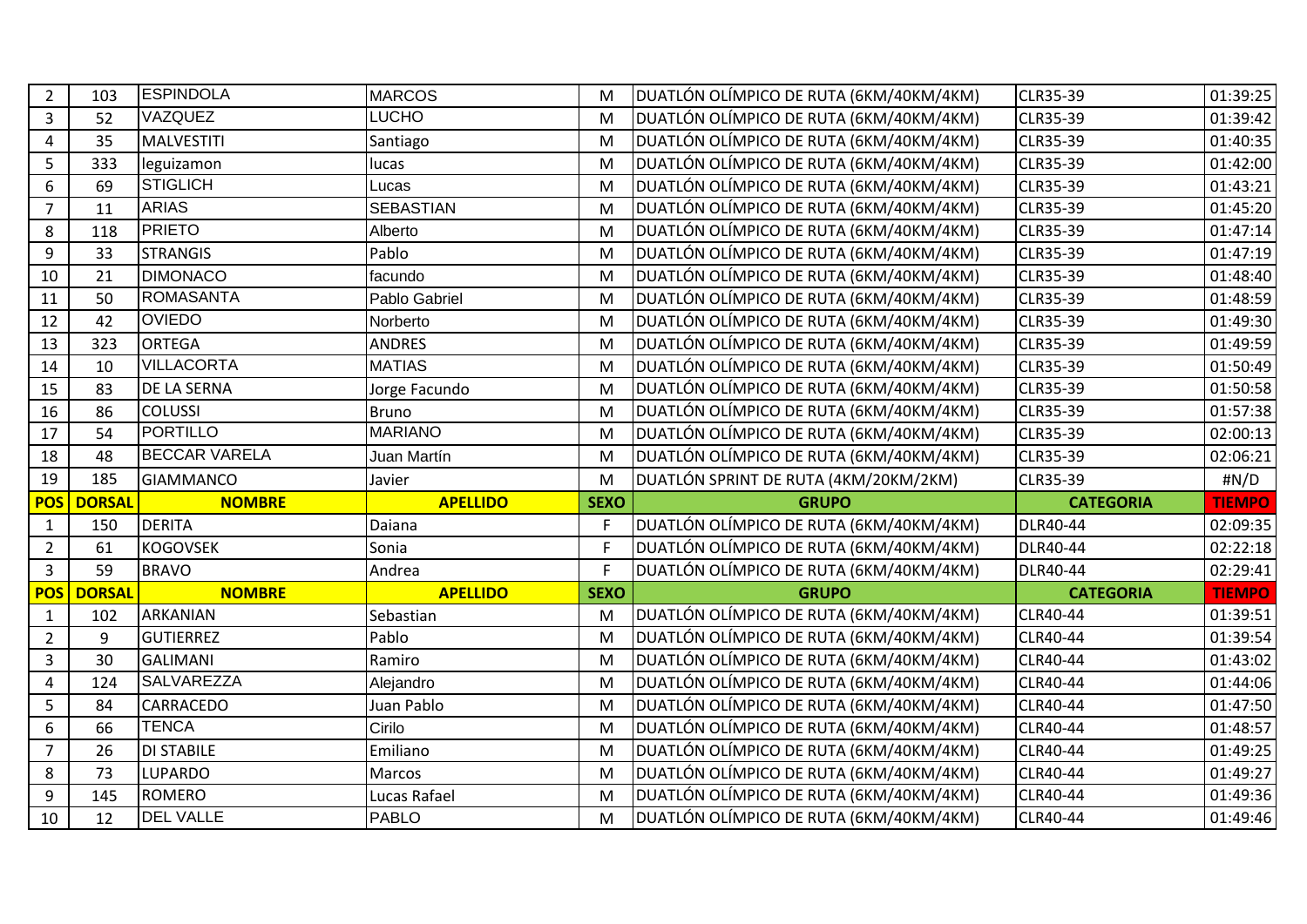| 11                      | 142           | <b>DE MARCHI</b>         | <b>Cristian Andres</b> | M            | DUATLÓN OLÍMPICO DE RUTA (6KM/40KM/4KM) | CLR40-44         | 01:52:29      |
|-------------------------|---------------|--------------------------|------------------------|--------------|-----------------------------------------|------------------|---------------|
| 12                      | 95            | <b>ROLANDELLI</b>        | Fernando               | M            | DUATLÓN OLÍMPICO DE RUTA (6KM/40KM/4KM) | CLR40-44         | 01:53:57      |
| 13                      | 144           | <b>MORA</b>              | Edgardo                | M            | DUATLÓN OLÍMPICO DE RUTA (6KM/40KM/4KM) | CLR40-44         | 01:55:33      |
| 14                      | 77            | CAAMAÑO                  | Ignacio                | M            | DUATLÓN OLÍMPICO DE RUTA (6KM/40KM/4KM) | CLR40-44         | 01:56:38      |
| 15                      | 41            | <b>CHAIX</b>             | Pablo                  | M            | DUATLÓN OLÍMPICO DE RUTA (6KM/40KM/4KM) | CLR40-44         | 02:02:44      |
| 16                      | 81            | VAZZANO                  | Albano                 | M            | DUATLÓN OLÍMPICO DE RUTA (6KM/40KM/4KM) | CLR40-44         | 02:08:02      |
| 17                      | 149           | <b>UMPIERREZ SANTORO</b> | Gonzalo Nicolas        | M            | DUATLÓN OLÍMPICO DE RUTA (6KM/40KM/4KM) | CLR40-44         | 02:19:37      |
|                         | 90            | <b>MERCE</b>             | Leo                    | M            | DUATLÓN OLÍMPICO DE RUTA (6KM/40KM/4KM) | CLR40-44         | #N/D          |
| <b>POS</b>              | <b>DORSAL</b> | <b>NOMBRE</b>            | <b>APELLIDO</b>        | <b>SEXO</b>  | <b>GRUPO</b>                            | <b>CATEGORIA</b> | <b>TIEMPO</b> |
| $\mathbf{1}$            | 15            | <b>PICCININ</b>          | <b>ARIEL</b>           | M            | DUATLÓN OLÍMPICO DE RUTA (6KM/40KM/4KM) | <b>CLR45-49</b>  | 01:44:34      |
| $\overline{2}$          | 8             | <b>CARRIZO</b>           | Silvio Gabriel         | M            | DUATLÓN OLÍMPICO DE RUTA (6KM/40KM/4KM) | CLR45-49         | 01:44:58      |
| $\overline{\mathbf{3}}$ | 46            | <b>CASTAGNARO</b>        | Hernán                 | M            | DUATLÓN OLÍMPICO DE RUTA (6KM/40KM/4KM) | <b>CLR45-49</b>  | 01:45:57      |
| 4                       | 76            | <b>FRASCINO</b>          | <b>Daniel Martin</b>   | M            | DUATLÓN OLÍMPICO DE RUTA (6KM/40KM/4KM) | <b>CLR45-49</b>  | 01:47:13      |
| 5                       | 97            | <b>FARAONI</b>           | Ernesto                | M            | DUATLÓN OLÍMPICO DE RUTA (6KM/40KM/4KM) | CLR45-49         | 01:50:21      |
| 6                       | 20            | <b>LAGO</b>              | walter                 | M            | DUATLÓN OLÍMPICO DE RUTA (6KM/40KM/4KM) | CLR45-49         | 01:50:53      |
| $\overline{7}$          | 126           | <b>CASTELLANOS</b>       | Fernando Gabriel       | M            | DUATLÓN OLÍMPICO DE RUTA (6KM/40KM/4KM) | <b>CLR45-49</b>  | 01:51:16      |
| 8                       | 47            | <b>CÁNOVAS</b>           | Darío Martín           | M            | DUATLÓN OLÍMPICO DE RUTA (6KM/40KM/4KM) | CLR45-49         | 01:52:04      |
| 9                       | 78            | <b>PAJON</b>             | Diego Matías           | M            | DUATLÓN OLÍMPICO DE RUTA (6KM/40KM/4KM) | CLR45-49         | 01:57:19      |
| 10                      | 56            | <b>DOLERA JAIME</b>      | Lisandro               | M            | DUATLÓN OLÍMPICO DE RUTA (6KM/40KM/4KM) | CLR45-49         | 02:02:35      |
| 11                      | 14            | <b>GIRAL</b>             | <b>JORGE</b>           | M            | DUATLÓN OLÍMPICO DE RUTA (6KM/40KM/4KM) | <b>CLR45-49</b>  | 02:03:15      |
| 12                      | 16            | <b>SPRUCH</b>            | <b>ENRIQUE</b>         | M            | DUATLÓN OLÍMPICO DE RUTA (6KM/40KM/4KM) | CLR45-49         | 02:03:17      |
| 13                      | 67            | CAAMAÑO                  | Mariano                | M            | DUATLÓN OLÍMPICO DE RUTA (6KM/40KM/4KM) | <b>CLR45-49</b>  | 02:12:50      |
|                         | 383           | <b>GHIO</b>              | Efrain                 | M            | DUATLON SPRINT (4KM/20KM/2KM) MTB       | CLR45-49         | #N/D          |
| <b>POS</b>              | <b>DORSAL</b> | <b>NOMBRE</b>            | <b>APELLIDO</b>        | <b>SEXO</b>  | <b>GRUPO</b>                            | <b>CATEGORIA</b> | <b>TIEMPO</b> |
| $\mathbf{1}$            | 108           | AGUIRRE                  | Marcela                | E            | DUATLÓN OLÍMPICO DE RUTA (6KM/40KM/4KM) | <b>DLR50-54</b>  | 02:10:12      |
| $\overline{2}$          | 23            | WOUDWYK                  | karina                 | $\mathsf{F}$ | DUATLÓN OLÍMPICO DE RUTA (6KM/40KM/4KM) | DLR50-54         | 02:15:29      |
| $\overline{3}$          | 92            | <b>BAQUELA</b>           | maria laura            | F            | DUATLÓN OLÍMPICO DE RUTA (6KM/40KM/4KM) | <b>DLR50-54</b>  | 02:35:40      |
| <b>POS</b>              | <b>DORSAL</b> | <b>NOMBRE</b>            | <b>APELLIDO</b>        | <b>SEXO</b>  | <b>GRUPO</b>                            | <b>CATEGORIA</b> | <b>TIEMPO</b> |
| $\mathbf{1}$            | 31            | <b>CARNIP</b>            | <b>GABRIEL</b>         | M            | DUATLÓN OLÍMPICO DE RUTA (6KM/40KM/4KM) | CLR50-54         | 01:52:08      |
| $\overline{2}$          | 105           | <b>BOLIVAR</b>           | Oscar                  | M            | DUATLÓN OLÍMPICO DE RUTA (6KM/40KM/4KM) | CLR50-54         | 02:03:12      |
| $\overline{3}$          | 38            | <b>ROMAÑACH</b>          | Santiago               | M            | DUATLÓN OLÍMPICO DE RUTA (6KM/40KM/4KM) | CLR50-54         | 02:04:08      |
| $\overline{4}$          | 146           | <b>IBAÑEZ SCHAERER</b>   | Andres                 | M            | DUATLÓN OLÍMPICO DE RUTA (6KM/40KM/4KM) | CLR50-54         | 02:06:08      |
| 5                       | 115           | <b>FEIFER</b>            | Eduardo                | M            | DUATLÓN OLÍMPICO DE RUTA (6KM/40KM/4KM) | CLR50-54         | 02:07:42      |